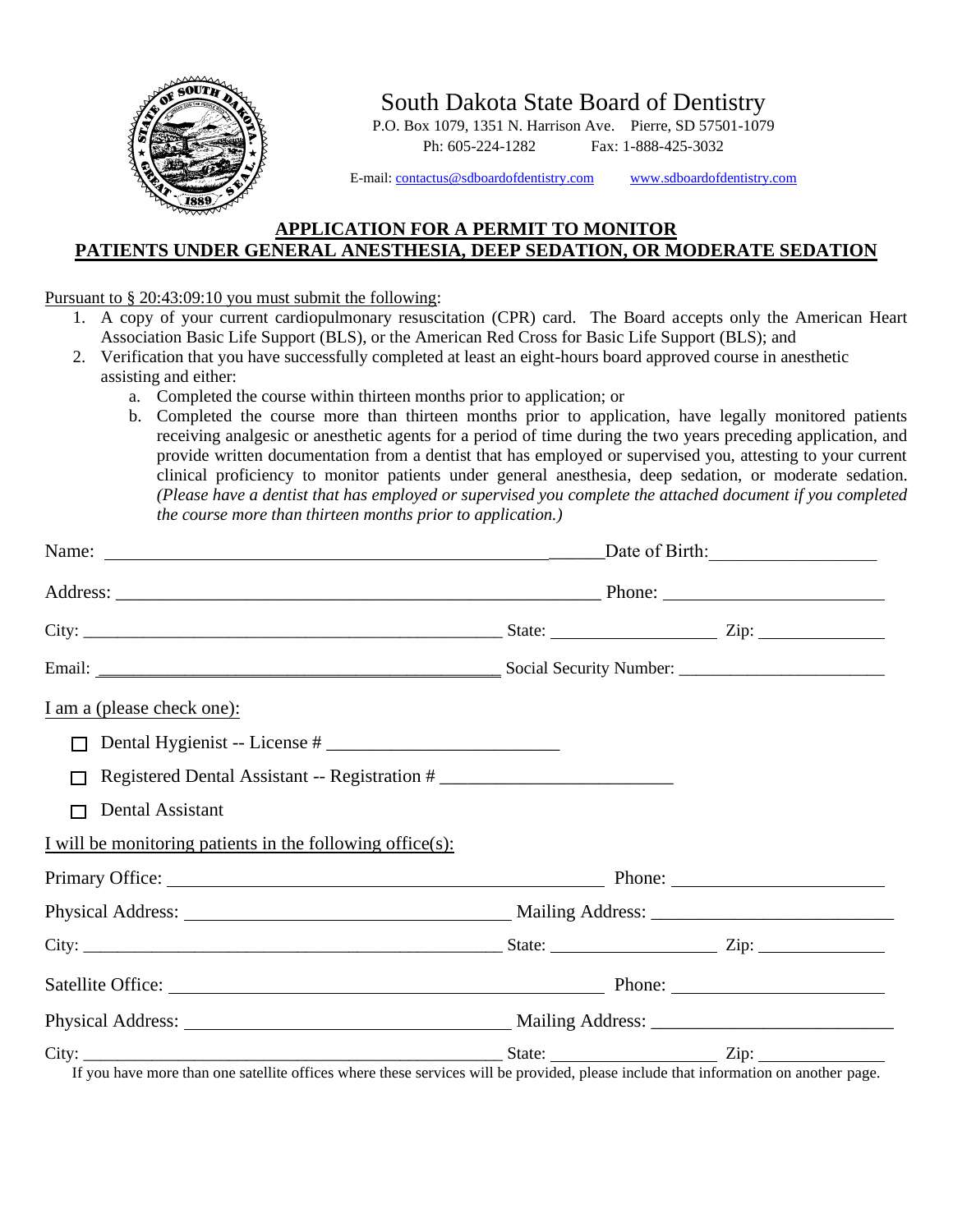Course Information: *You must attach verification of completion of a Board approved course (listed below).* If the course is not Board approved, your application may be denied. If a course that you are interested in attending is not listed below, please contact our office.

I have attached verification of completion of the following course (please check one):

- □ Dental Anesthesia Assistant National Certification Examination (DAANCE) -- Sponsor: American Association of Oral and Maxillofacial Surgeons (AAOMS). Hours: 36.
- ❑ Anesthesia Assistants Review Course -- Sponsor: American Association of Oral and Maxillofacial Surgeons (AAOMS). Hours: 12.
- ❑ Assistant Sedation/Anesthesia Course -- Sponsor: American Dental Society of Anesthesiology (ADSA). Hours: 12.
- ❑ Assistant Sedation/Anesthesia On Demand Course (Online Course) -- Sponsor: American Dental Society of Anesthesiology (ADSA). Hours: 12. Twelve individual one hour assistant courses must be completed. All twelve certificates must be submitted with the application. If ADSA offers more than 12 courses, you can choose the 12 you would like to complete.
- □ Conscious Sedation Consulting Online Sedation Course -- Sponsor: Conscious Sedation Consulting. Hours: 8. Eight individual one hour courses must be completed: A Culture of Safety; Patient Assessment; Sedation; Pain; Patient Monitoring; Adverse Events – Airway & Respiratory; Adverse Events – Cardiac & Neurological; and Recovery and Discharge. All eight certificates must be submitted with the application.
- □ Sedation and Anesthesia in the Dental Practice -- Sponsor: South Dakota Dental Association. Hours: 8.
- ❑ Intravenous Conscious Sedation Course, GRU, College of Dental Medicine -- Sponsor: Georgia Regents University. Hours: 40
- ❑ Assisting on the Sedated Patient Sponsor: Dentinomics. Hours: 8
- ❑ Monitoring of Sedation/ General Anesthesia Patients for Dental Procedures and intravenous catheter insertion – Sponsor: Saint Louis University Center for Advanced Dental Education. Hours: 24

| <b>Course Location:</b>       |  |
|-------------------------------|--|
|                               |  |
| <b>Course Contact – Name:</b> |  |
|                               |  |

*I declare and affirm under the penalties of perjury that this application has been examined by me and to the best of my knowledge and belief is in all things true and correct.*

| Signature:    | Date: |
|---------------|-------|
|               |       |
| Printed Name: |       |
|               |       |

Version 19.1018